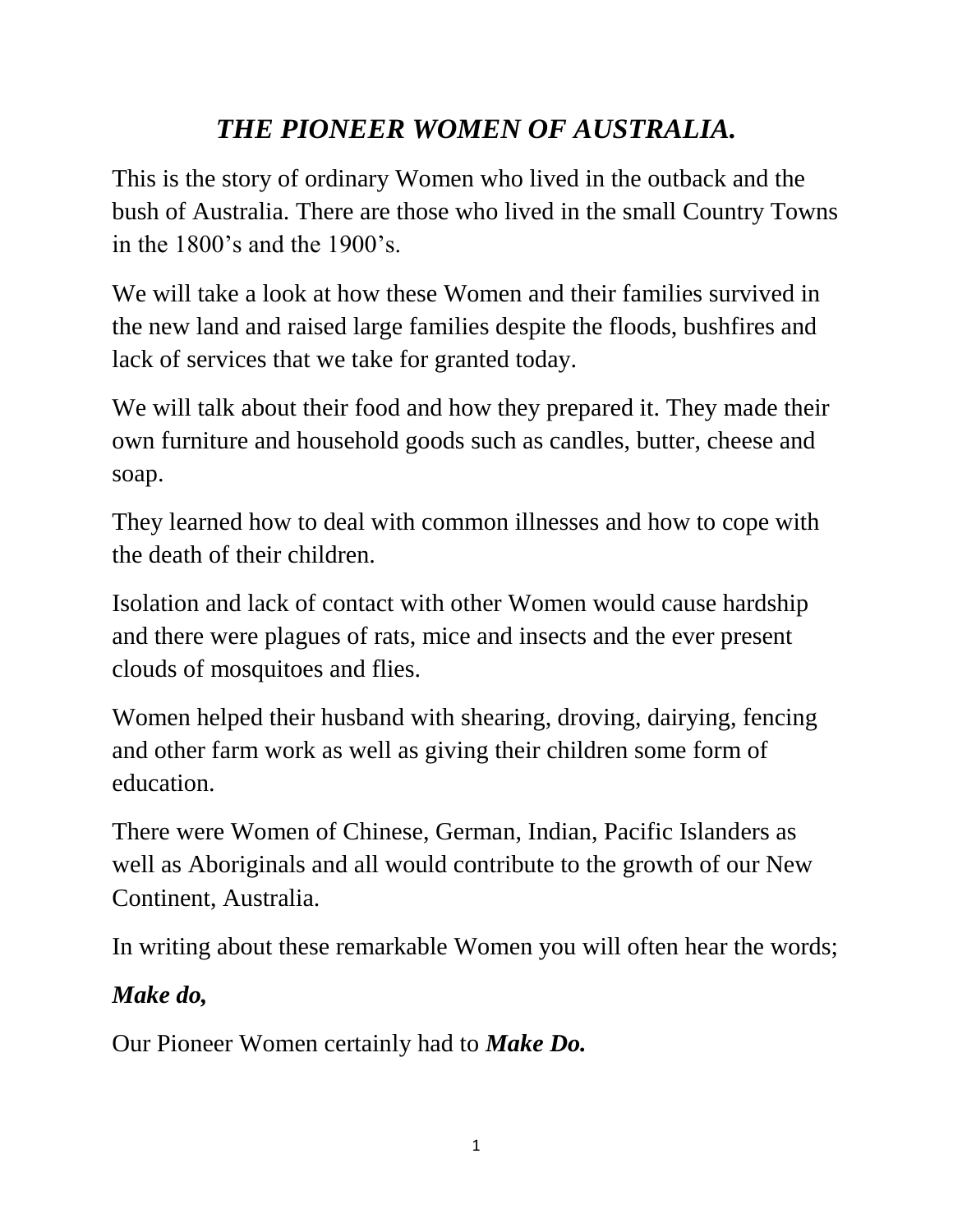In the first years of the Colony most of the Women were ex-convicts who had been sent to NSW for 7 years for committing the crime of stealing a loaf of bread to enable them to feed their starving family. To break into a home would see a 14 year term.

When they had served their term they could marry and be granted a small block of land in the bush where they had to clear the land, build a home and cultivate a garden where they would grow food to keep them and their families alive.

Most of their land was where Aborigine people had lived for generations and most Women watched these people and saw how they used local items for giving them shelter and treating illnesses. Some made friends with local Aborigine Women and learned from them.

The first thing that was needed was a home and as there were plenty of trees around, some homes were built of logs that had been split and bark was used for the roof and for making a chimney.

Other homes were built using softer timber such as wattle and the *Wattle and Daub* home was popular. Here, the thin wattle branches were used to make the walls and a mixture of clay/mud and straw was used to render these walls, Some houses were then white washed with lime to make the place waterproof.

The roof was usually made of bark which was sewn together using rawhide strips. If there was suitable timber then shingles would be cut and they made a good waterproof cover.

A big problem was that the timber was very hard and axes and tools were soon blunt and damaged.

As the timber aged it would shrink and there was a constant need to fill any gaps with mud and straw. The inside walls were usually covered in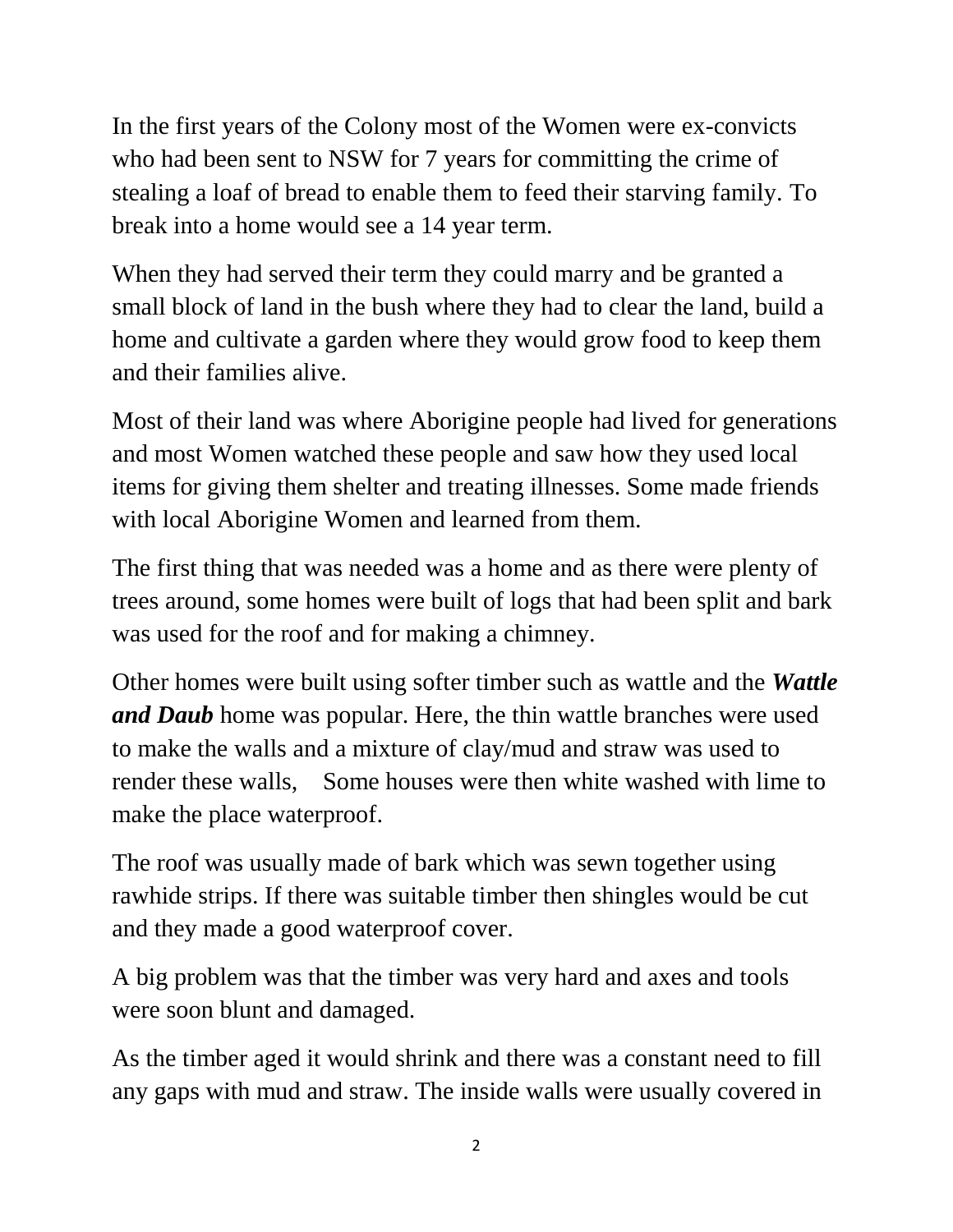canvas or even newspapers. Anything to keep out the draughts and the ever present spiders and insects. This task fell to the women and children.

Galvanized iron would not be available until the early 1900's and was a popular cover for roofs and walls.

The men would fell the trees and cut the slabs and it was the Women who would build the tables, seats and cupboards.

Closer to Sydney there was a good supply of sandstone and men would cut it into blocks and many houses were built using this material.

Large logs were hollowed out and used as wash tubs for washing clothes and children. Water was obtained from nearby creeks and springs. Most women would wash clothes and children in the creek rather that have to carry heavy buckets of water from creek to home.

Floors were often made using termites mounds mixed with bees wax and rammed and this gave a firm glossy finish.

Two of the biggest problems were Flies and Dust. In 1850 a woman wrote;

*The weather is very changeable and can be over 100 degrees and can drop to the 40 degree temperature. There is always the dust. We spend our lives getting rid of it. It gets into the clothes, the food and into every nook and cranny. Then there are the insects and the flies in swarms. However I still like living here.* 

In the summer, there were Bushfires and when the men were away fighting them the Women had to keep the timber house damp and give wet blankets to cover the children. She also had to deal with small spot fires close to the house.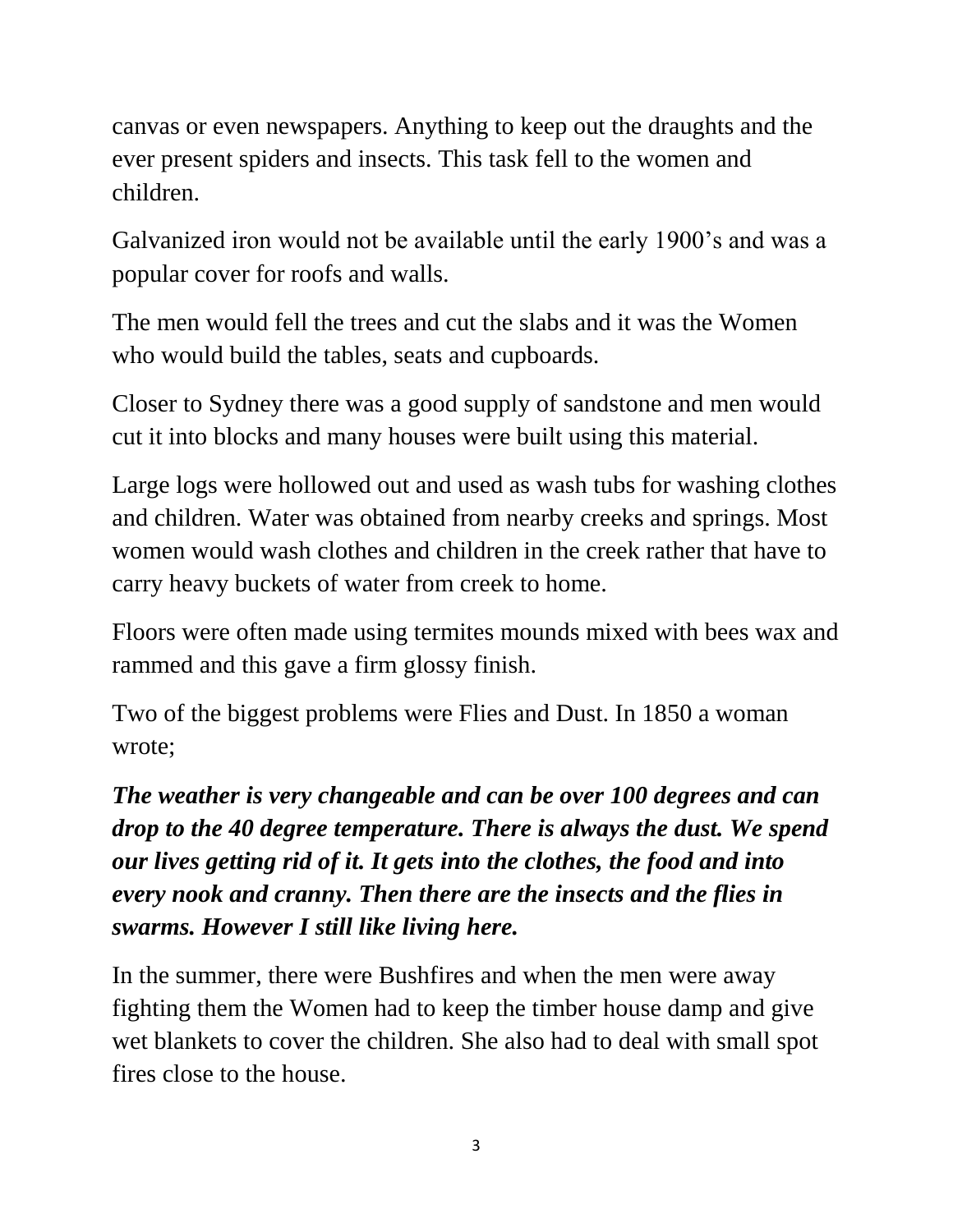She was also needed to provide food and water to the men fighting the fires.

In the first homes, the fireplace was at the center. In winter it was kept going day and night as there was plenty of firewood with large logs to burn while you slept. In warmer weather it had to be cleaned out every day and a new fire would be set to prepare the evening meals.

The kitchen was where the woman of the house ruled.

Before stoves there was always a huge open fire place which could burn large logs and there was a chimney, often made of bark, which would sometimes catch alight. Some chimneys would be made of bricks or river stones.

On the cold mornings the family would gather around the fireplace and eat their breakfast there.

Bathing was done in a large tub before a nice warm fire. Water was heated in a large pot hanging over the fire and you all used the same water which was topped up with the hot water. When you had washed yourself, you reached for a warm towel and dried yourself before the fire.

Over the fire hung chains with large hooks which held the pots and pans which could be raised or lowered. These pots were very heavy and you had to take care as being scalded by boiling water was common.

Before going to bed at night the fire had to banked up and several logs put on to burn for the rest of the night. In the morning someone had to see that the fire was still going and build it up for the family to gather around. There were always ashes to be swept up.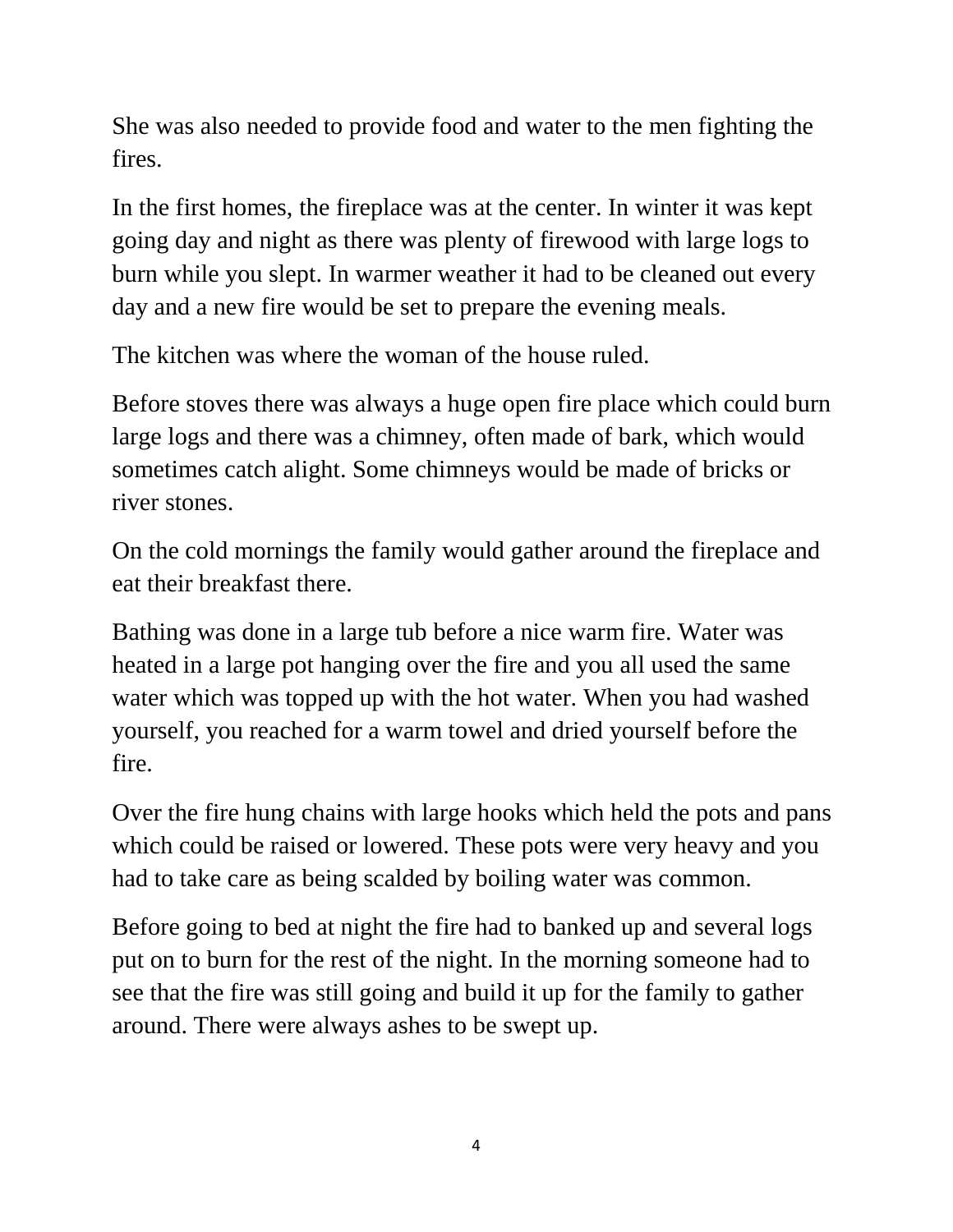Women made mitts of bark and cloth to enable them to handle the heavy pots and pans which had long handles as they could be very hot. All the utensils had to be washed and scrubbed every day and they must be kept dry as, being iron, they would rust. Any scraps of food left in them attracted rats and mice which were always present in the houses.

In 1860 Colonial Ovens were now making Cast Iron ovens which sat in the fireplace and they sold over 2,000 each year.

By 1890, Simpson and Company were making and selling 15,000 of their new Cast Iron ovens with a flat hot-plate on top and a separate compartment to have the fire burning small pieces of timber. This stove could be kept going day and night and food could be prepared in smaller pots and pans on the top and heavy dishes were baking food in the separate oven.

The Fuel Stove had arrived.

You could now whip up a tray of scones while boiling water and cooking a meal on the hot plate on top of the stove.

Women now had time to cook cakes and other fine foods and recipes were passed from Mothers to Daughters. Newspapers and magazines had special pages devoted to cooking and providing new recipes.

The new stoves had to be kept bright and shiney by using black-lead. Soap was made using fat from slaughtered animals which was rendered down and mixed with caustic soda, resin and borax. It was cut into bars and kept in an old kerosene tin.

In 1900 we see *Pearsons Pumice Sand Soap* being used in every household.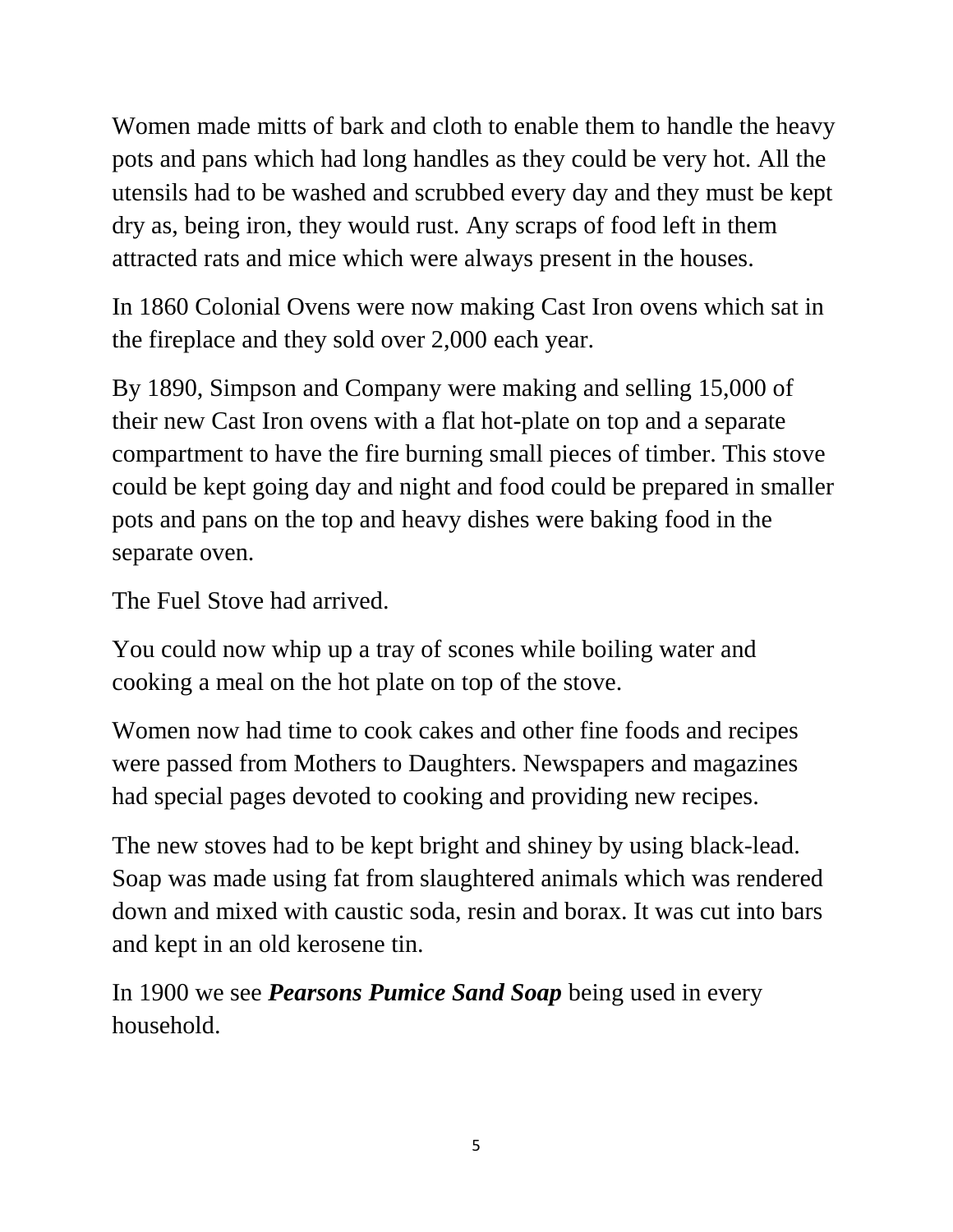As grains were kept in hessian and calico sacks and were kept in the pantry, the biggest problem was the ever present rats and mice and a visit to any museum will show how they were dealt with by using many different traps and baits.

Water was a major problem and the first homes were built close to creeks and springs so that water had to be carried on buckets or containers. It the water source was not close then the containers were on a cart which was pulled by a horse.

In the 1900's Galvanized Iron was used to make large tanks which stored water from the roof

Some of the early settlers dug deep wells and water was obtained by using a bucket on a long rope. As the wells were deep they were a good place to keep food cool by putting it into a container and lower it down on a rope. It was a good place for setting jellies.

Food was also kept in a *Coolgardie Safe* which was a wooden frame with hessian sides and a metal dish on the roof which contained water that dripped and kept the sides damp.

Washing days were days that most women feared as they would have to chop a pile of wood to keep a fire going to boil water in a large tub to which she would cut up a bar of soap and put it in with the clothes. She would keep the clothes moving around by using a *Potstick.*

The *Potstick* was then used to lift the clothes from the boiling water and place them into another tub of cold water where they were swirled around. Then the clothes were lifted out and wrung damp dry by hand. In later years a mangle was used and this would sometimes crush buttons.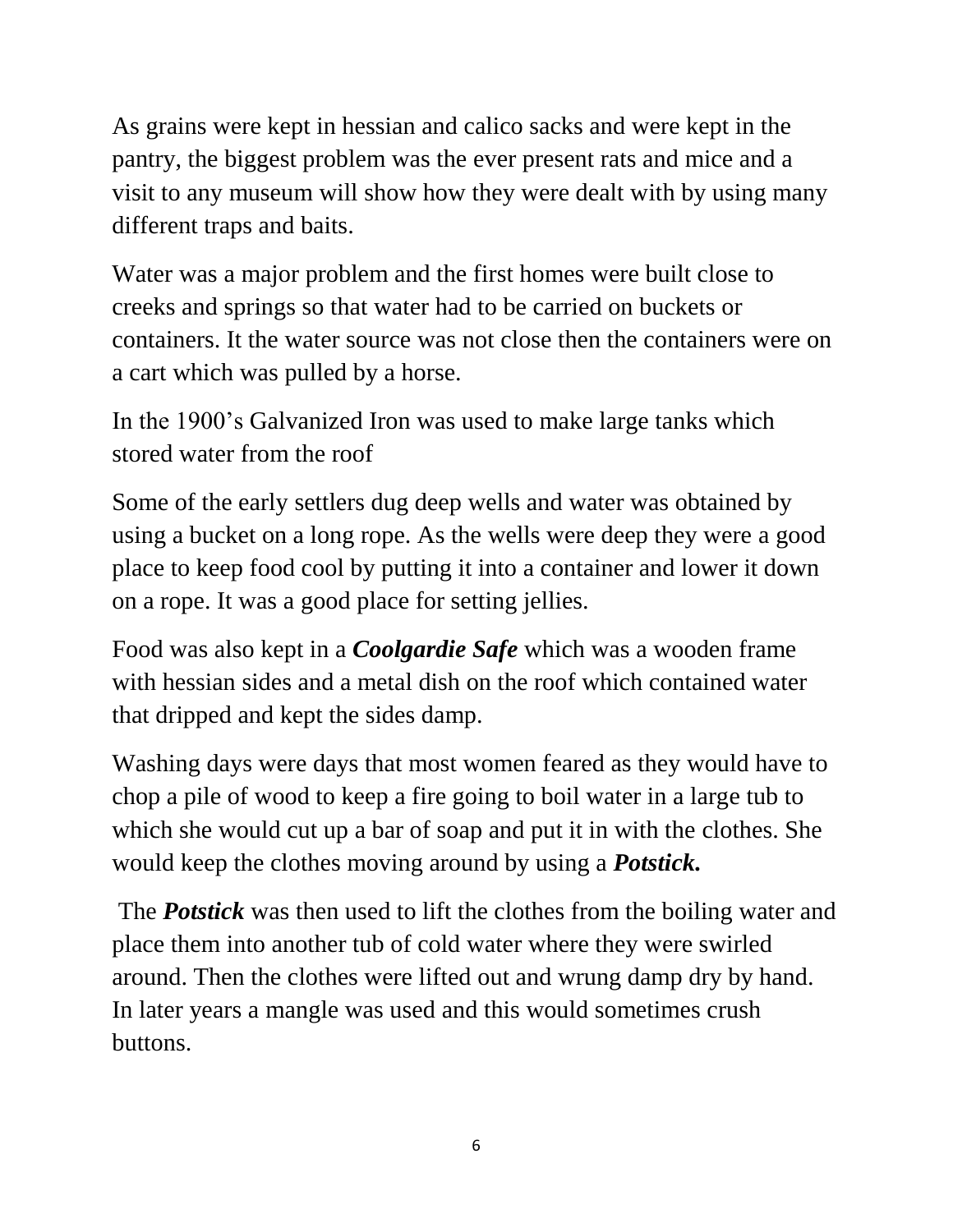In the 1900's a third tub of cold water was used and a small bundle of Blue was added to the water. This was used with white clothes. *Reckitts Blue* was used in every household.

Any stains were removed by scrubbing the garment on a washboard which was a board with a metal set of ridges set on it

Then the still wet washing was finally hung out on a wire or rope line or even on fences and bushes to dry in the hot sun. At the end of a tiring day the garments were taken down and some would be ironed using a metal container with a flat base and a compartment on the top where wood chips were burning.

A cold winter's day with no sun could mean a disaster for the poor woman.

Some clothing had to be starched before ironing and corn flour was used at first but in the 1900 *Silver Star Starch* was a boon to all women.

Until 1940 most new houses were built with a laundry down the backyard, often with a dunny (toilet) attached. Mondays were usually washdays and the many Babies Nappies were done separately as they took a lot of cleaning, scrubbing and rinsing. There were lots of them in the big families.

This washing was always considered to be Women's Work and sometimes the man of the household would chop the wood for the fire before leaving for work.

The exhausted women would still have to prepare the evening meal after a full day's hard work.

The first lighting was done with candles which had to be made by women. Clarified animal fat was mixed with Beeswax or Alum. This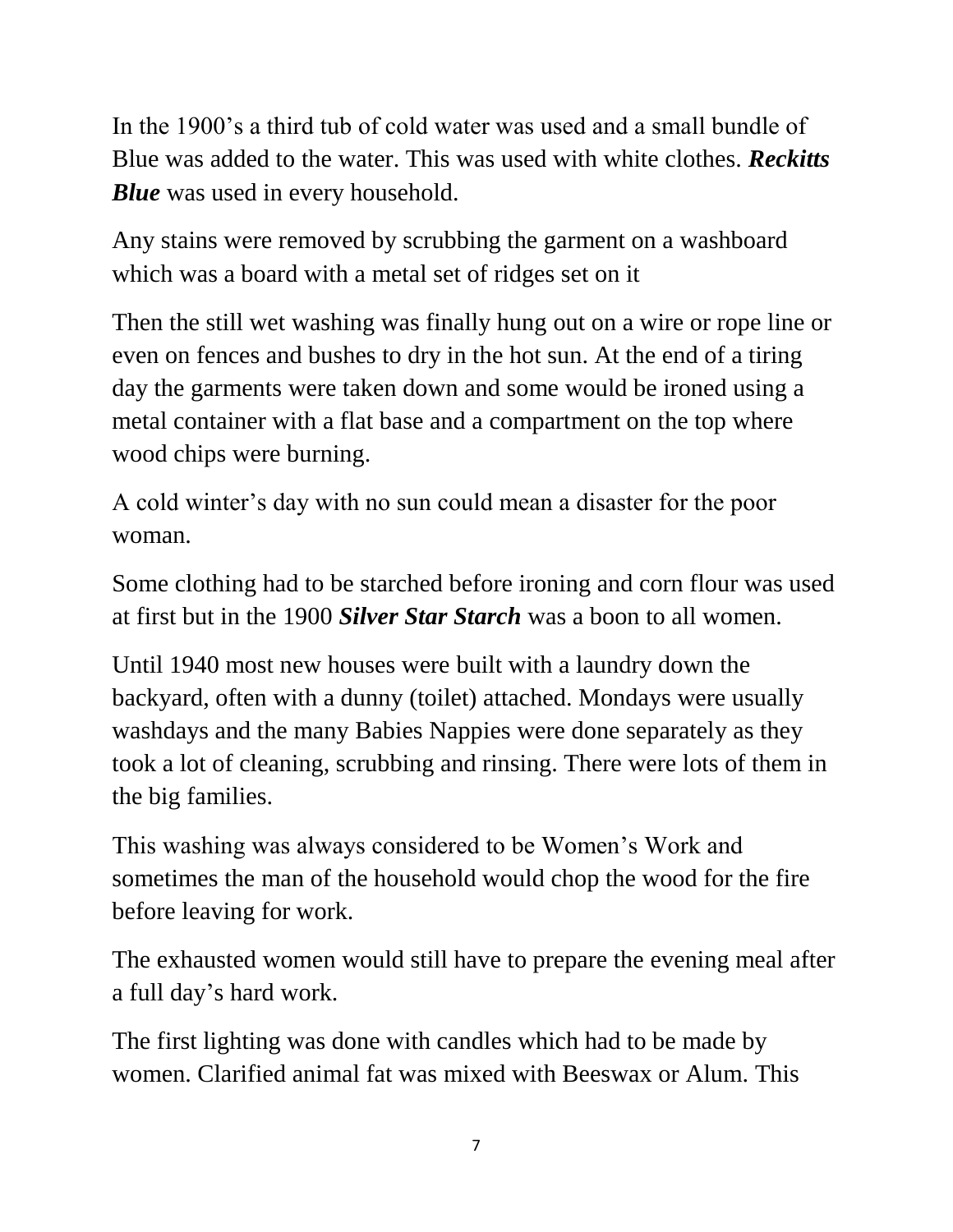was placed in Candle moulds and wicks were made of cotton strips soaked in water with lime and saltpeter. As there were no matches, a fire had to be kept going 24 hours each day. This task fell to the women and children. Many settlers learned from the local Aborigines how to light fires.

Kerosene was available in the 1850's and soon it was used to replace oil in the lamps.

Lighting the home was a woman's job.

Women made do with calico bags and newspapers for curtains. As all produce came in calico and hessian bags and sacks, they were used by women for every purpose. Clothes and Curtains were popular and sugar bags were good carry bags. The calico bags were made into all manner of clothing items. You could be wearing a pair of underpants with Colonial Sugar on the seat. Corm bags were used as raincoats in the wet weather. It took several corn bags to make a bed with a few saplings. Chaff bags sewn together and stuffed with fresh ferns and sweet smelling grasses made a nice mattress. Some flour bags were made of linen and a 50lb bag made a nice pillow when filled with sweet grass.

The linen bags made good items of clothing and you could have a shirt or frock with;

## *Pike Bros. Rice* or *Riverina Pride Flour* for all to see.

During the Great Depression, heavy Jute bags were a prize as you could sew them together and make a *Wagga Rug.* It would keep you warm in Winter.

As you can see a Woman's work was never done and most of the early sewing jobs were done by Candle Light at night after the children had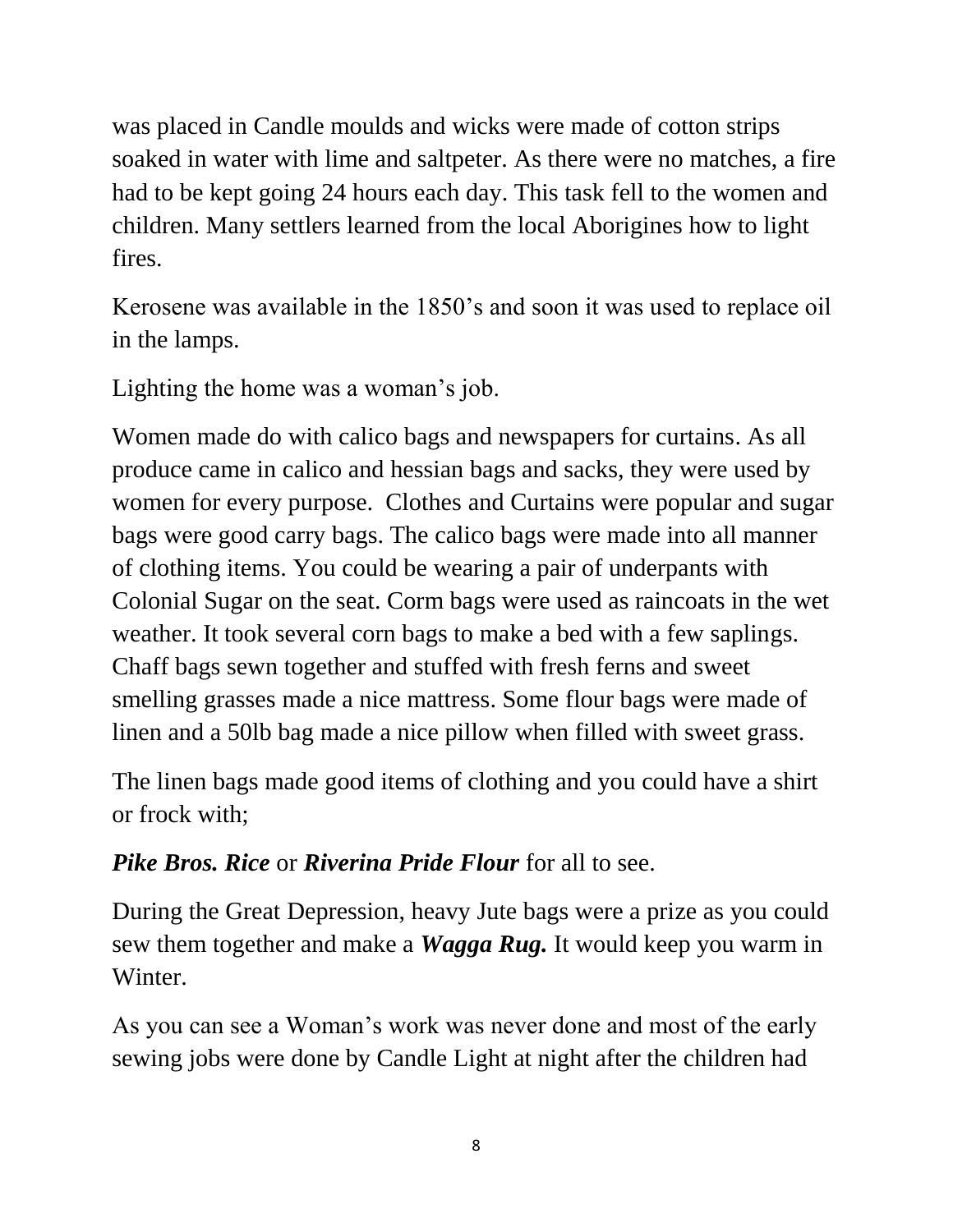gone to bed. It was a time for darning sox and repairing damaged clothing.

The first Sewing Machine was invented by Isaac Singer and an agency was opened in Sydney in 1865. A *Singer Machine Man* would call and demonstrate a Machine and give a few basic lessons. He would leave a Machine and call back in a week make a sale.

*The Singer Sewing Machine* was the greatest invention of its day and women found that making clothing and curtains was easy and fast. Newspapers and magazines all devoted pages to show how to use your *Singer and soon patterns were available at very low prices.* 

## *Women of all ages loved their Singers.*

For many people today, the smell of eucalyptus and blue smoke arising from a Campfire with Billy Tea and a hot damper with Golden Syrup brings back memories that will last forever.

However it was the only way that early settlers had their meals.

Dampers came about in the 1840"s and were simply flour, salt and water with a bit of Bicarbonate of soda. Kneed it into a dough and place it in the hot ashes of your fire, turn it once and poke it with a wet stick and it was taken out and the ashes knocked off. It was very nice with Golden Syrup(*Cockey's Joy*).

The *Camp Oven* was a heavy iron pot with three legs and a heavy lid. It could be suspended over an open fire or buried in the hot ashes. How hot the ashes were and how long that you left it in the ashes could mean that there were many mistakes made.

Early settlers always tried to raise chickens (chooks) as they liked the fresh eggs and they could kill a bird now and then and have a fine meal.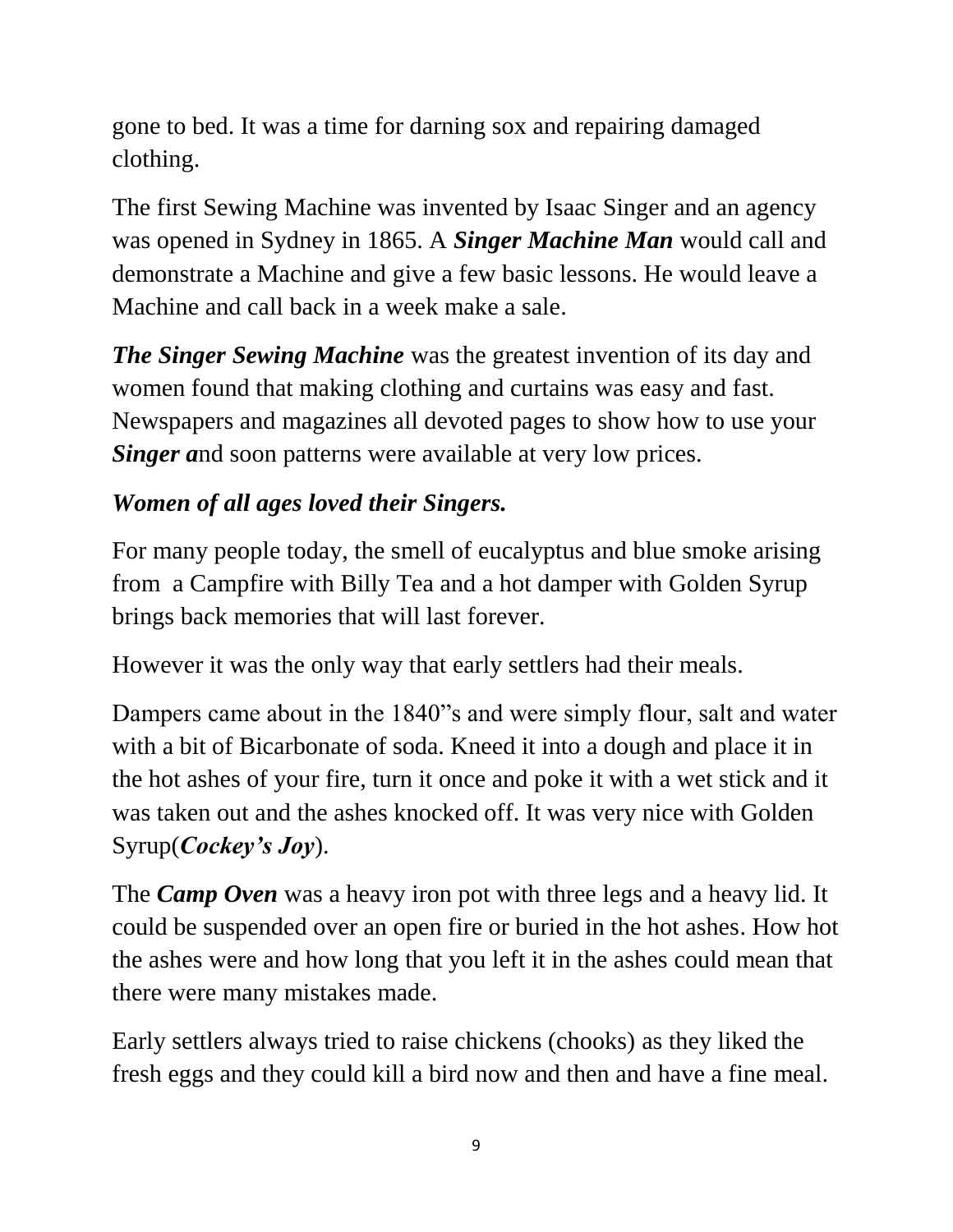It was important that strong pens were built as there were many large birds and animals who liked to have a chook for its dinner.

The chooks and their pens were the responsibility of the woman and the children.

Most of the early settlers had carried with them small bags of seeds that they would try to grow in plots close to the house. Pumpkins and melons were popular as they did not require a lot of looking after.

Fruit trees were planted and when they began to bear fruit it was made into jams and chutneys. Melon and Lemon Jam was a favourite.

The men would shoot kangaroos and wallabies and the meat was popular. Kangaroo Tails were placed in the ashes of the fire and when the fur was burnt off it was sliced up and made good soup.

Koalas, possums and crayfish were also eaten by early settlers. They were hunted and killed by the men and given to the women to prepare.

It was children who would learn how to search for a Native Bee's Nest and bring it home for mother to place in a linen bag and let it filter through –a very sweet honey.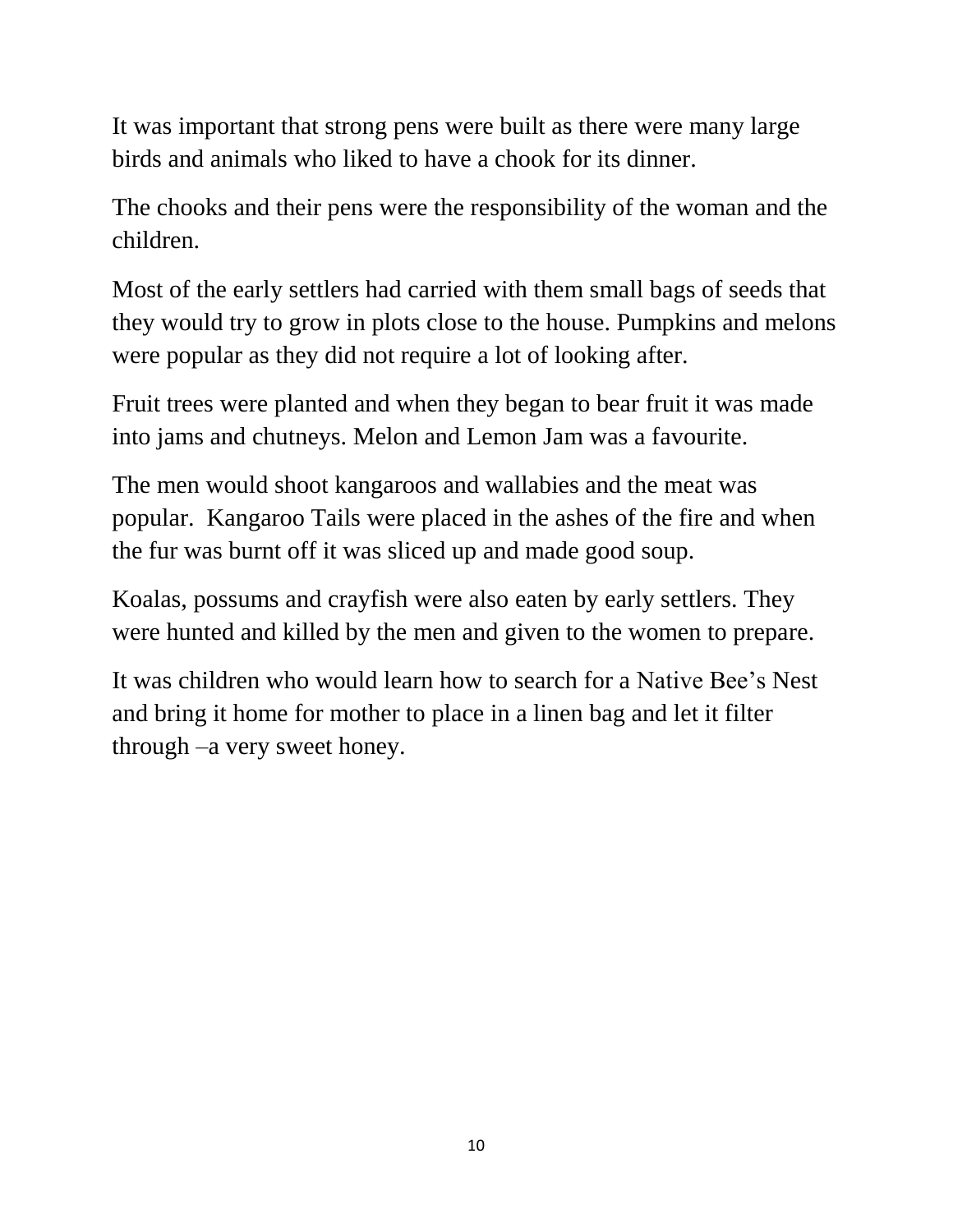This is the story of one woman who was a true Australian pioneer.

Her name was Jane McAviney and she was born in 1863 and she married Peter O'Reilly in 1883.

They built their first home in the Kanimbla Valley in the Blue Mountains. It was built on a ridge on the Cullenbenbong Creek. The house was built with a north easterly aspect which meant that it got plenty of sun and kept out the cold westerly winds in winter.

The walls were made of wooden slabs, the roof was thatched and it had a large stone chimney. In this building she raised 11 children.

When Jane gave birth to twin girls they were delivered at home by a Midwife. Her women neighbors came and brought bread, eggs, chicken soup, fruit and cakes and they cared for the other children and prepared food for her husband.

When one of the twins became ill, Peter rode to Lithgow to get a Doctor but it was no use as the little girl died. Jane's 16 year old son took the ailing child to the nearby creek and christened her, Veronica Jane .The other twin was named Rose and she would manage to grow into a very capable woman.

Jane would plant a Rose bush on the baby's grave.

In 1917 the O'Reilly family moved from the Blue Mountains to the remote Lamington Plateau in Southern Queensland where the elder son had established a Selection there. It was starting all over again for Jane and Peter.

They had to climb up to the plateau by an 11 mile steep track carrying all their possessions by mules. Jane would walk that track many times in the following years.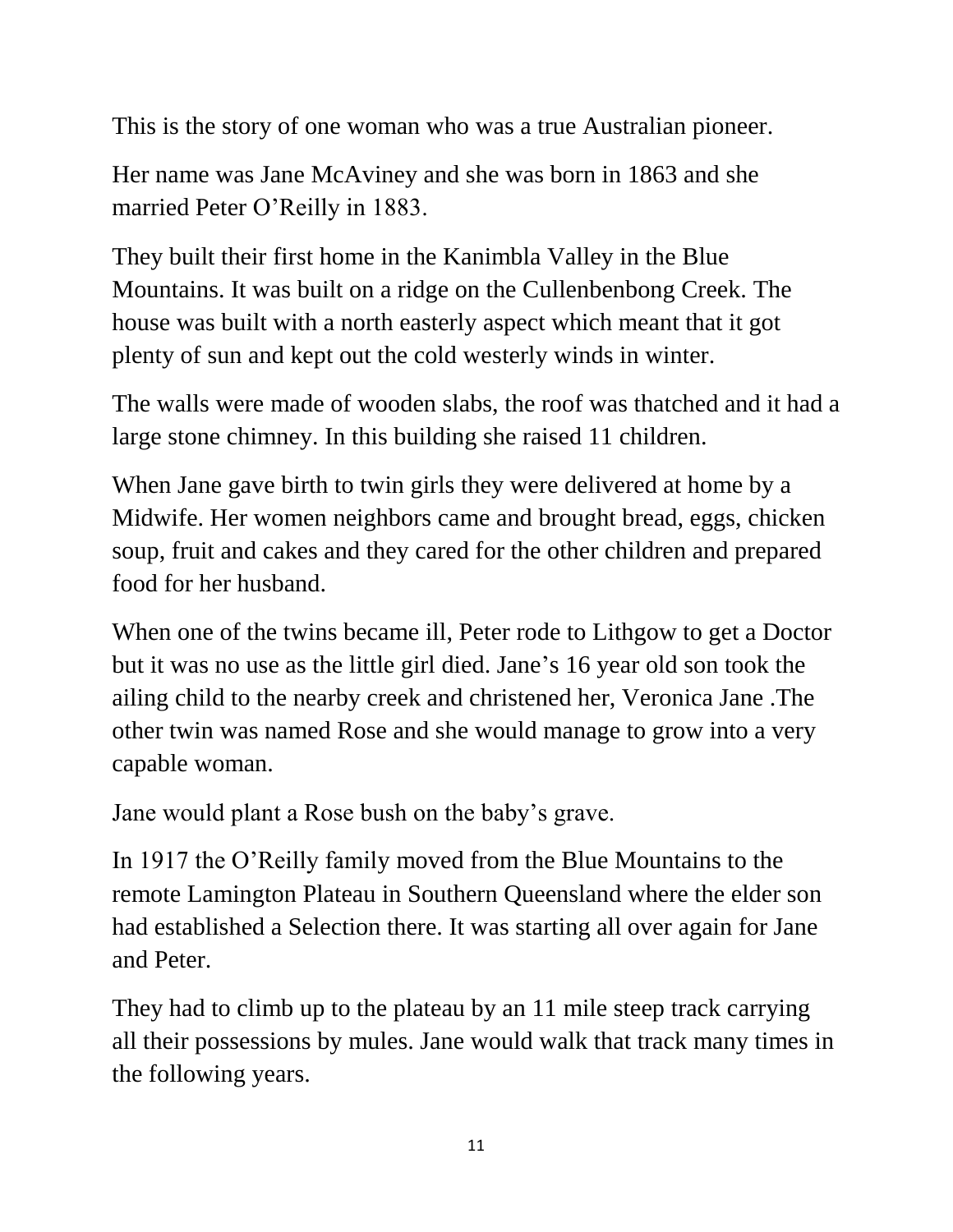The O'Reilly house was a two room humpy with beds made of poles and chaff bags. The mattress was also made of chaff bags, sewn together and stuffed with Kangaroo grass. The main room had a big open fireplace which was made of bush stones. The family lived there from 1917 to 1925 when they moved into a bigger house.

The hearth fire never went out in all that time and Jane cooked for the large family on it. Stews and vegetables were cooked in Billy Cans and joints of meat and jam roly-poly were cooked in kerosene tins. The daily dampers were cooked in a Camp Oven

The new home was called *Green Mountain* and everything had to be brought up the steep track by mule or horse. Jane kept ducks and chickens and they were brought up by mules in corn bags with their heads sticking out of a hole in the bag.

In 1920 Jane ordered a new Fuel Stove and it was very heavy so it had to be taken apart and reassembled in her kitchen.

Jane was now able to cook pies, tarts, cakes and bread. She became a legend on the Mountain and in the next 20 years six more stoves would be delivered to her kitchen.

The O'Reillys would open a Guest House in 1926 and it became famous for its fine food and Rainforest Walks.

O'Reilly's Guest House is there today and I am sure that Jane's cooking is no longer a feature.

You are always made very welcome and can go on many wonderful Rainforest Walks.

Jane O'Reilly a True Aussi Pioneer, died in 1944 and the O'Reilly name is well known on the Lamington Plateau today.